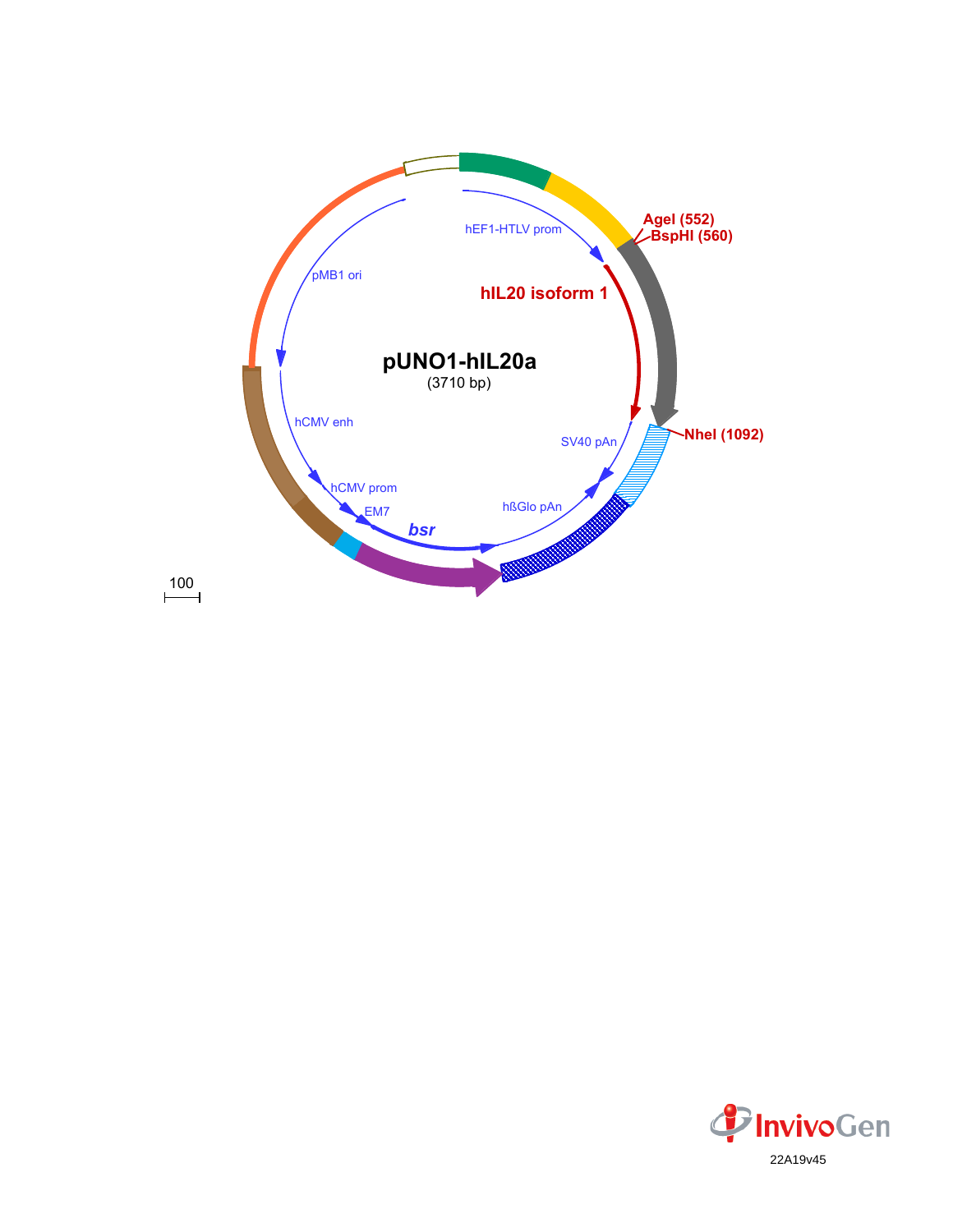- GGATCTGCGATCGCTCCGGTGCCCGTCAGTGGGCAGAGCGCACATCGCCCACAGTCCCCGAGAAGTTGGGGGGAGGGGTCGGCAATTGAACGGGTGCCTA 1
- GAGAAGGTGGCGCGGGGTAAACTGGGAAAGTGATGTCGTGTACTGGCTCCGCCTTTTTCCCGAGGGTGGGGGAGAACCGTATATAAGTGCAGTAGTCGCC 101
- GTGAACGTTCTTTTTCGCAACGGGTTTGCCGCCAGAACACAGCTGAAGCTTCGAGGGGCTCGCATCTCTCCTTCACGCGCCCGCCGCCCTACCTGAGGCC 201
- 301 GCCATCCACGCCGGTTGAGTCGCGTTCTGCCGCCTCCCGCCTGTGGTGCCTCCTGAACTGCGTCCGCCGTCTAGGTAAGTTTAAAGCTCAGGTCGAGACC
- GGGCCTTTGTCCGGCGCTCCCTTGGAGCCTACCTAGACTCAGCCGGCTCTCCACGCTTTGCCTGACCCTGCTTGCTCAACTCTACGTCTTTGTTTCGTTT 401

## **BspHI (560)**

## **AgeI (552)**

|                   | Agel (552)                                                                                                                                                                                                                                        |
|-------------------|---------------------------------------------------------------------------------------------------------------------------------------------------------------------------------------------------------------------------------------------------|
| 501               | TCTGTTCTGCGCCGTTACAGATCCAAGCTGTGACCGGCGCCTACCTGAGATCACCGGTCATCATGAAAGCCTCTAGTCTTGCCTTCAGCCTTCTCTCTGC<br>1▶ M K A S<br><b>S</b><br>L A<br>-S<br>S A<br>- F                                                                                         |
| 601               |                                                                                                                                                                                                                                                   |
| 13▶               | T P S T G L K T L N L G S C V I A T N L O E I R N G<br>Y L L W                                                                                                                                                                                    |
| 701               | TCTGAGATACGGGGCAGTGTGCAAGCCAAAGATGGAAACATTGACATCAGAATCTTAAGGAGGACTGAGTCTTTGCAAGACACAAAGCCTGCGAATCGAT<br>S V Q A K D G N I D I R I L R R T E<br><sub>S</sub><br>$\mathsf{R}$<br>$-$ G<br><sub>S</sub><br>L Q D T K P A<br>Ε<br>N<br>$\overline{R}$ |
| 801               | GCTGCCTCCTGCGCCATTTGCTAAGACTCTATCTGGACAGGGTATTTAAAAACTACCAGACCCCTGACCATTATACTCTCCGGAAGATCAGCCACCCTCGC                                                                                                                                             |
| $80 \text{ F}$ C. | L L R H L L R L Y L D R V F K N Y O T P D H Y T L R K<br>$\overline{c}$<br>S<br><sub>S</sub>                                                                                                                                                      |
| 901<br>113        | CAATTCCTTTCTTACCATCAAGAAGGACCTCCGGCTCTGTCATGCCCACATGACATGCCATTGTGGGGAGGAAGCAATGAAGAAATACAGCCAGATTCTG<br>N S F L T I K K D L R L C H A H M T C H C G E<br>A M K K Y S O<br>- E<br><b>IL</b>                                                        |
|                   | <b>Nhel (1092)</b>                                                                                                                                                                                                                                |
|                   |                                                                                                                                                                                                                                                   |
| 147               | S H F E K L E P Q A A V V K A L G E L D I L L Q W M E E<br>T E<br>1101 GCCAGACATGATAAGATACATTGATGAGTTTGGACAAACCACAACTAGAATGCAGTGAAAAAAATGCTTTATTTGTGAAATTTGTGATGCTATTGCTTTA                                                                       |
|                   |                                                                                                                                                                                                                                                   |
| 1201              |                                                                                                                                                                                                                                                   |
| 1301              | AGTAAAACCTCTACAAATGTGGTATGGAATTCTAAAATACAGCATAGCAAAACTTTAACCTCCAAATCAAGCCTCTACTTGAATCCTTTTCTGAGGGATG                                                                                                                                              |
| 1401              | AATAAGGCATAGGCATCAGGGGCTGTTGCCAATGTGCATTAGCTGTTTGCAGCCTCACCTTCTTTCATGGAGTTTAAGATATAGTGTATTTTCCCAAGGT                                                                                                                                              |
| 1501              | TTGAACTAGCTCTTCATTTCTTTATGTTTTAAATGCACTGACCTCCCACATTCCCTTTTTAGTAAAATATTCAGAAATAATTTAAATACATCGATTGCAAT                                                                                                                                             |
| 1601              | GAAAATAAATGTTTTTTATTAGGCAGAATCCAGATGCTCAAGGCCCTTCATAATATCCCCCAGTTTAGTAGTTGGACTTAGGGAACAAAGGAACCTTTAA                                                                                                                                              |
| 1701              | TAGAAATTGGACAGCAAGAAAGCGAGCTTCTAGCTTTAGTTCCTGGTGTACTTGAGGGGATGAGTTCCTCAATGGTGGTTTTGACCAGCTTGCCATTCA<br>141 I .<br>TYKLPIL<br>E E<br>N<br>$\mathsf{R}$<br>$\blacksquare$<br>$\top$<br>K V L K G N M                                                |
| 1801              | TCTCAATGAGCACAAAGCAGTCAGGAGCATAGTCAGAGATGAGATGAGCTCTCTGCACATGCCACAGGGGCTGACCCTGATGGATCTGTCCACCTCATCAGA                                                                                                                                            |
| 119 <sup>4</sup>  | V F C D P A Y D S I L E R C M G C P S V V<br>$\mathsf{R}$<br>S.<br>R D V<br>Ε<br>$\mathsf{S}$<br>Ε<br>D                                                                                                                                           |
| 861               | Y P H R V A V I T D F D K O G N S V A S G<br>$\overline{A}$<br>A<br>Ε<br>A C<br>$\mathsf{V}$<br>T V R G                                                                                                                                           |
| 2001              | ATGTAGGCCTCAATGTGGACAGCAGAGATGATCTCCCCAGTCTTGGTCCTGATGGCCCCCGACATGGTGCTTGTTGTCCTCATAGAGCATGGTGATCT                                                                                                                                                |
| 524               | Y A E<br>I H V A S I I E G T K T R I A A G V H H K N D E<br>Y L M T<br>2101 TCTCAGTGGCGACCTCCACCAGCTCCAGATCCTGCTGAGAGATGTTGAAGGTCTTCATGGTGGCCCTCCTATAGTGAGTCGTATTATACTATGCCGATAT                                                                  |
|                   | TAVEVLELDQQSINFTKM<                                                                                                                                                                                                                               |
|                   | 2201 ACTATGCCGATGATTAATTGTCAAAACAGCGTGGATGGCGTCTCCAGCTTATCTGACGGTTCACTAAACGAGCTCTGCTTATATAGACCTCCCACCGTAC                                                                                                                                         |
| 2301              |                                                                                                                                                                                                                                                   |
| 2401              | GGGTGGAGACTTGGAAATCCCCGTGAGTCAAACCGCTATCCACGCCCATTGATGTACTGCCAAAACCGCATCATCATGGTAATAGCGATGACTAATACGT                                                                                                                                              |
|                   | 2501 AGATGTACTGCCAAGTAGGAAAGTCCCATAAGGTCATGTACTGGGCATAATGCCAGGCGGGCCATTTACCGTCATTGACGTCAATAGGGGGCGTACTTGG                                                                                                                                         |
|                   | 2601 CATATGATACACTTGATGTACTGCCAAGTGGGCAGTTTACCGTAAATACTCCACCCATTGACGTCAATGGAAAGTCCCTATTGGCGTTACTATGGGAACA                                                                                                                                         |
| 2701              |                                                                                                                                                                                                                                                   |
| 2801              | GTGAGCAAAAGGCCAGCAAAAGGCCAGGAACCGTAAAAAGGCCGCGTTTGCTGGCGTTTTTCCATAGGCTCCGCCCCCCTGACGAGCATCACAAAAATCGA                                                                                                                                             |
| 2901              | CGCTCAAGTCAGAGGTGGCGAAACCCGACAGGACTATAAAGATACCAGGCGTTTCCCCCTGGAAGCTCCCTCGTGCGCTCTCTTTCCGACCCTGCCGC                                                                                                                                                |
| 3001              | TTACCGGATACCTGTCCGCCTTTCTCCCTTCGGGAAGCGTGGCGCTTTCTCATAGCTCACGCTGTAGGTATCTCAGTTCGGTGTAGGTCGTTCGCTCCAA                                                                                                                                              |
|                   |                                                                                                                                                                                                                                                   |

3101 GCTGGGCTGTGTGCACGAACCCCCCGTTCAGCCCGGCGGTGCGCCTTATCCGGTAACTATCGTCTTGAGTCCAACCCGGTAAGACACGACTTATCGCCA